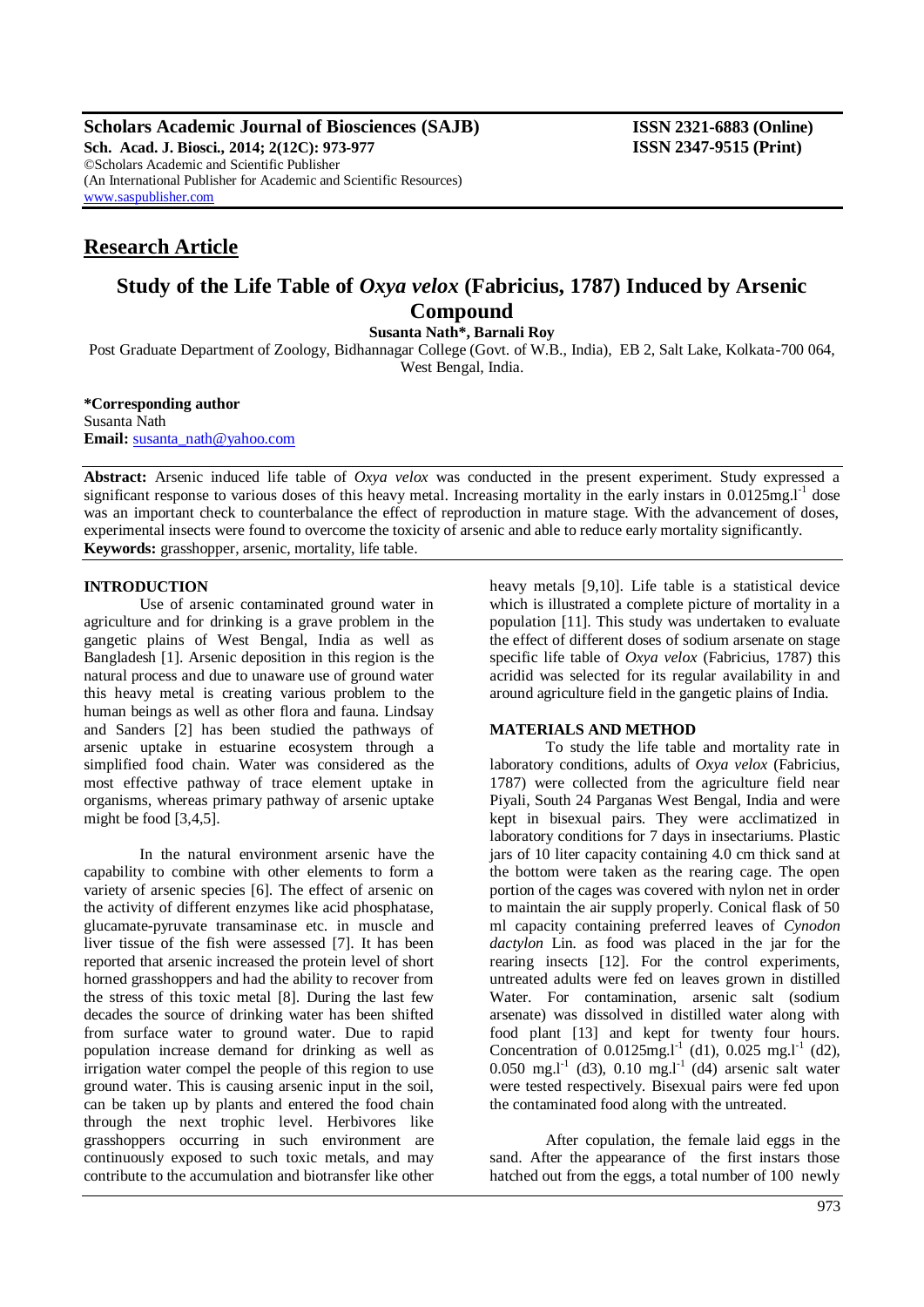hatched first instars were taken into account for sample survey. The first instars and their successive stages including the adult insects were also reared following the same procedure. The laboratory mortality data of *Oxya velox* were used to construct stage specific life tables. Explanation of symbols used in the life table [14,15]:

 $x = age$  in days;

 $\mathbf{l}_x$  = Number of individuals out of the cohort, who are expected to complete

exactly x days of life;

 $\mathbf{d}_x$  = Number of individuals out of  $\mathbf{l}_x$  who die before completing age x+1;  $s_x$  = Survival rate (proportion of individuals of age x surviving to age  $x+1$ );  $100q_x$  = Mortality rate for an age interval; **MSR=** Mortality/Survival Ratio **IM**= Indispensible mortality

## **K values**= Total generation mortality

## **RESULTS AND DISCUSSION**

Comparison was made between the untreated and arsenic treated grasshopper. Maximum survival rate (Sx) was observed in third instars of untreated (table-1) and grasshoppers exposed to d1 (table-2) and d2 (table-3) respectively. Whereas, rhythmic survival rate was observed in d3 (table-3) and d4 (table-4) because this rate exhibited almost systematic pattern with the advancement of stages in the life cycle of this grasshoppers. In comparison to Sx, indispensible mortality(IM) was lowest in the third instars of the untreated grasshoppers, as well as d1 and d2 , but it was first and second instars of the both d3 and d4 exposed grasshoppers respectively (Fig. 1). Mortality survival ratio, apparent mortality and K value showed the same trend as was seen in IM.

The study indicated that various doses of arsenic had a profound impact on the survivorship of *Oxya velox* population. With increasing doses i.e. d3 and d4 IM was highest in fourth instars, which was different from untreated, d1 and d2 treated insects. Reduced survivorship in early stage in d1 was an important check to counterbalance the effect of reproduction in matured stage as was found in *Trilocha virescence* [15]. But in the later doses, experimental insects could overcome the early mortality and able to

maintain steady morphogenesis as similar to untreated grasshoppers. The experiment revealed that 20% of the first instars was converted into adult in untreated grasshoppers whereas, this rate came down to 4% at d1, then increased gradually and reached the rate as found in untreated, indicating an initial stress situation. That was probably to cope up with the increasing doses so that insect could overcome the toxic effect of arsenic. Such effect was found commonly in fish treated with pesticide [16]. Malakar *et al* [17] also reported disruptive survival and growth in *Oxya fuscovittata*  when treated with Cadmium. Our study revealed an increasing trend of population with the advancement of doses, as reported by Lapointe [18] that survival rate might not be associated with the doses of every metal as he observed that per cent survival of *Diaprepes abbreviates* did not decrease gradually with the increased copper concentration. Such recovery of *Oxya velox* in the present experiment was concerned with the ecological tolerance ability even in higher arsenic concentrations. Devkota and Schmidt [19] found decrease egg mortality even with increasing metal concentrations. A substantial increase in the mortality rate in mammal with arsenic deficit diet was also recorded [20].

Grasshopper like *Oxya velox* in one of the most abundant insect in the agriculture field as well as fallowland in India. As herbivores , grasshoppers might magnify heavy metals in their bodies and might transfer them to next trophic levels as found in case of aquatic insects [21,22]. Arsenic contamination, a magnifying problem in the gangetic plains of India and use of contaminated water deteriorating soil fertility, can be taken up by plants and thereby enter the food chain [23]. Being a primary consumer and also preyed upon by other insectivores, grasshopper may transfer arsenic to higher trophic levels in the nature [10]. Terrestrial birds from yellow knife, Canada were found to be highly adapted to arsenic compound and that was due to elevated concentration of these heavy metals in the study area [24]. As an outcome *Oxya velox* was found to be flourished with increasing doses of arsenic, confirming not only eco-toxicological effects as found in *Aiolopus thalassinus* exposed to Cadmium [25] but may also influence bio-transfer of this toxic metals up to the highest trophic level in a food chain.

| Table 1. Life table of an-if calcul <i>Oxya Felox.</i> |             |    |                   |             |                          |                          |        |                 |  |  |
|--------------------------------------------------------|-------------|----|-------------------|-------------|--------------------------|--------------------------|--------|-----------------|--|--|
| <b>Stage X</b>                                         | $L_{\rm X}$ | dx | 100 <sub>qx</sub> | $S_{\rm X}$ | <b>MSR</b>               | IM                       | Log lx | <b>K</b> values |  |  |
| <b>First Instars</b>                                   | 100         | 25 | 25                | 0.75        | 0.33                     | 6.6                      |        | 0.28            |  |  |
| Second Instars                                         | 75          | 20 | 26.66             | 0.73        | 0.36                     | 7.2                      | 1.88   | 0.31            |  |  |
| Third Instars                                          | 55          | 10 | 18.18             | 0.82        | 0.22                     | 4.4                      | 1.74   | 0.19            |  |  |
| <b>Fourth Instars</b>                                  | 45          | 10 | 22.22             | 0.78        | 0.29                     | 5.8                      | 1.65   | 0.24            |  |  |
| <b>Fifth Instars</b>                                   | 35          | 15 | 42.85             | 0.57        | 0.75                     | 15                       | 1.54   | 0.56            |  |  |
| Adult                                                  | 20          | 20 | 100               |             | $\overline{\phantom{0}}$ | $\overline{\phantom{0}}$ | 1.30   |                 |  |  |
|                                                        |             |    |                   |             |                          |                          |        | $K=1.58$        |  |  |

**Table 1. Life table of un-treated** *Oxya velox.*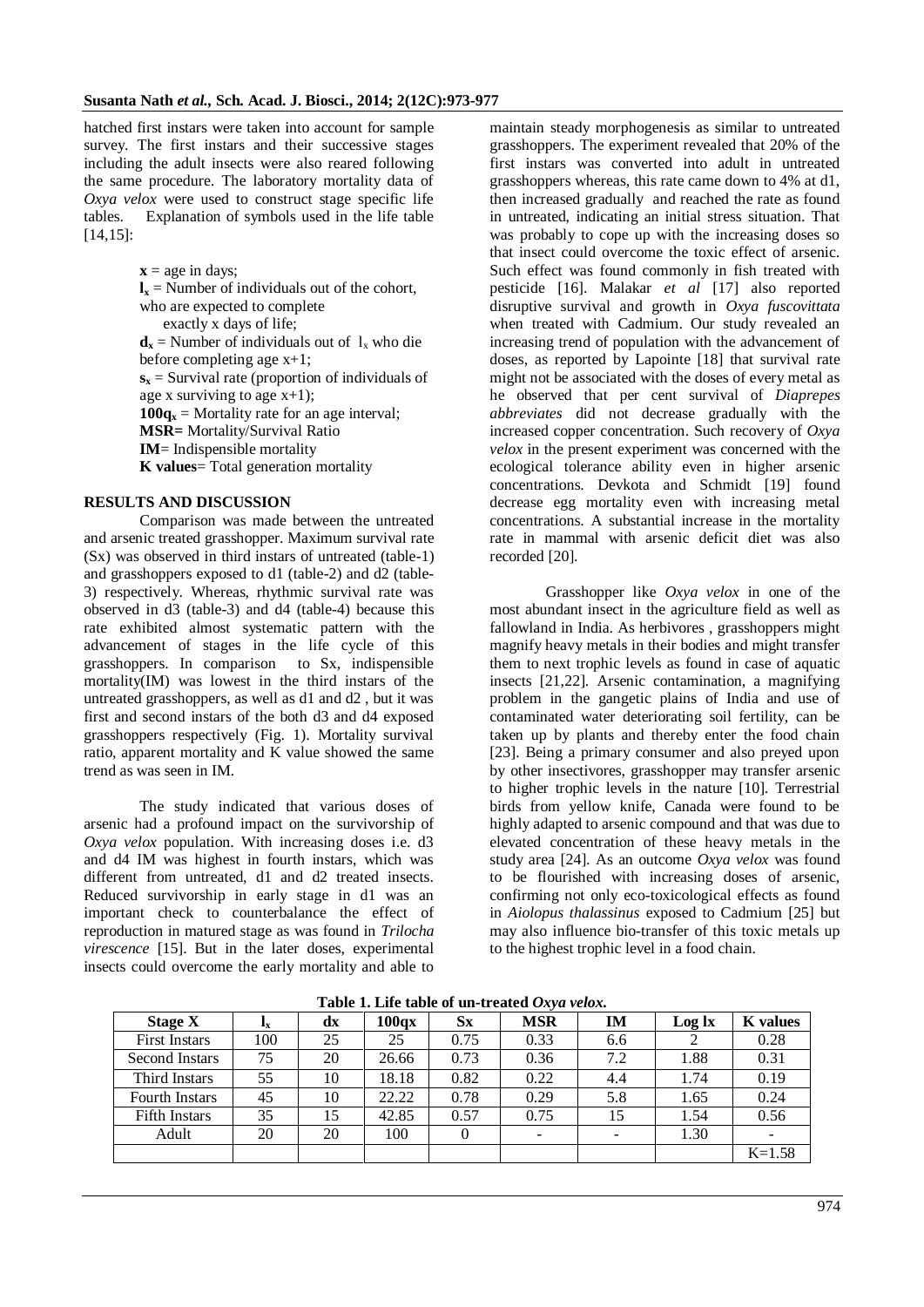| Susanta Nath et al., Sch. Acad. J. Biosci., 2014; 2(12C):973-977 |  |  |  |  |  |
|------------------------------------------------------------------|--|--|--|--|--|
|------------------------------------------------------------------|--|--|--|--|--|

| Table. 2. Life table of <i>Oxya velox</i> exposed to $0.0125$ mg. I <sup>-1</sup> of sodium arsenate. |                           |    |                   |           |            |      |        |                 |  |  |
|-------------------------------------------------------------------------------------------------------|---------------------------|----|-------------------|-----------|------------|------|--------|-----------------|--|--|
| <b>Stage X</b>                                                                                        | $\mathbf{I}_{\mathbf{X}}$ | dx | 100 <sub>qx</sub> | <b>Sx</b> | <b>MSR</b> | IM   | Log lx | <b>K</b> values |  |  |
| <b>First Instars</b>                                                                                  | 100                       | 80 | 80                | 0.2       |            | 16   |        | 1.60            |  |  |
| Second Instars                                                                                        | 20                        |    | 20                | 0.8       | 0.25       |      | 1.30   | 0.22            |  |  |
| Third Instars                                                                                         | 16                        |    |                   |           |            |      | 1.20   |                 |  |  |
| <b>Fourth Instars</b>                                                                                 | 16                        |    | 12                | 0.87      | 0.14       | 0.56 | 1.20   | 0.14            |  |  |
| <b>Fifth Instars</b>                                                                                  | 14                        | 10 | 71                | 0.28      | 2.2        | 8.8  | 1.15   | 1.27            |  |  |
| Adult                                                                                                 | 4                         |    | 100               |           |            |      | 0.60   |                 |  |  |
|                                                                                                       |                           |    |                   |           |            |      |        | $K = 3.23$      |  |  |

**Table 3. Life table of** *Oxya velox* **exposed to 0.025 mg.l-1 of sodium arsenate .**

| Stage X               | 1x  | $\mathbf{dx}$ | 100a <sub>X</sub> | $S_{\rm X}$ | <b>MSR</b>               | IM   | Log lx | <b>K</b> values |
|-----------------------|-----|---------------|-------------------|-------------|--------------------------|------|--------|-----------------|
| <b>First Instars</b>  | 100 | 29            | 29                | 0.71        | 0.41                     | 2.05 |        | 0.34            |
| Second Instars        | 71  | 43            | 60.56             | 0.39        | 1.54                     | 7.7  | 1.85   | 0.94            |
| Third Instars         | 28  | 7             | 25                | 0.75        | 0.33                     | 1.65 | 1.45   | 0.28            |
| <b>Fourth Instars</b> | 21  | 9             | 42.85             | 0.57        | 0.75                     | 3.75 | 1.32   | 0.56            |
| <b>Fifth Instars</b>  | 12  | 7             | 58.33             | 0.41        | 1.4                      |      | 1.08   | 0.89            |
| Adult                 |     |               | 100               |             | $\overline{\phantom{0}}$ |      | 0.69   |                 |
|                       |     |               |                   |             |                          |      |        | $K = 3.01$      |

**Table 4. Life table of** *Oxya velox* **exposed to 0.050 mg.l-1 of sodium arsenate .**

| <b>Stage X</b>        | 1x  | $\mathbf{dx}$ | 100 <sub>qX</sub> | $S_{X}$ | <b>MSR</b> | IM   | Log lx | <b>K</b> values |
|-----------------------|-----|---------------|-------------------|---------|------------|------|--------|-----------------|
| <b>First Instars</b>  | 100 | 35            | 35                | 0.65    | 0.54       | 4.86 |        | 0.43            |
| Second Instars        | 65  | 21            | 32.30             | 0.67    | 0.48       | 4.32 | 1.81   | 0.40            |
| <b>Third Instars</b>  | 44  | 18            | 40.90             | 0.59    | 0.69       | 6.21 | 1.64   | 0.52            |
| <b>Fourth Instars</b> | 26  | 12            | 46.15             | 0.53    | 0.86       | 7.74 | 1.41   | 0.63            |
| Fifth Instars         | 14  |               | 35.71             | 0.64    | 0.56       | 5.04 | 1.14   | 0.44            |
| Adult                 | Q   |               | 100               |         |            |      | 0.95   |                 |
|                       |     |               |                   |         |            |      |        | $K = 2.42$      |

**Table 5. Life table of** *Oxya velox* **exposed to 0.10 mg.l-1 of sodium arsenate .**

| <b>Stage X</b>        | $\mathbf{I}_{\mathbf{X}}$ | $\mathbf{dx}$ | 100 <sub>0</sub> | $S_{\rm X}$ | <b>MSR</b> | <b>IM</b> | Log lx | <b>K</b> values |
|-----------------------|---------------------------|---------------|------------------|-------------|------------|-----------|--------|-----------------|
| <b>First Instars</b>  | 100                       |               |                  |             |            |           |        |                 |
| Second Instars        | 100                       |               |                  | 0.9         | 0.05       |           | 2      | 0.10            |
| Third Instars         | 95                        | 20            | 21.05            | 0.7         | 0.27       | 5.4       | 1.98   | 0.35            |
| <b>Fourth Instars</b> | 75                        | 30            | 40               | 0.6         | 0.67       | 13.4      | 1.88   | 0.51            |
| Fifth Instars         | 45                        | 25            | 55.55            | 0.4         | 1.25       | 25        | 1.65   | 0.91            |
| Adult                 | 20                        | 20            | 100              | 0           |            |           | 1.30   |                 |
|                       |                           |               |                  |             |            |           |        | $K=1.87$        |



**Fig.1 Comaprison between survival rate(Sx) and indespensible mortality(IM) of untreated and arsenic induced** *O. velox*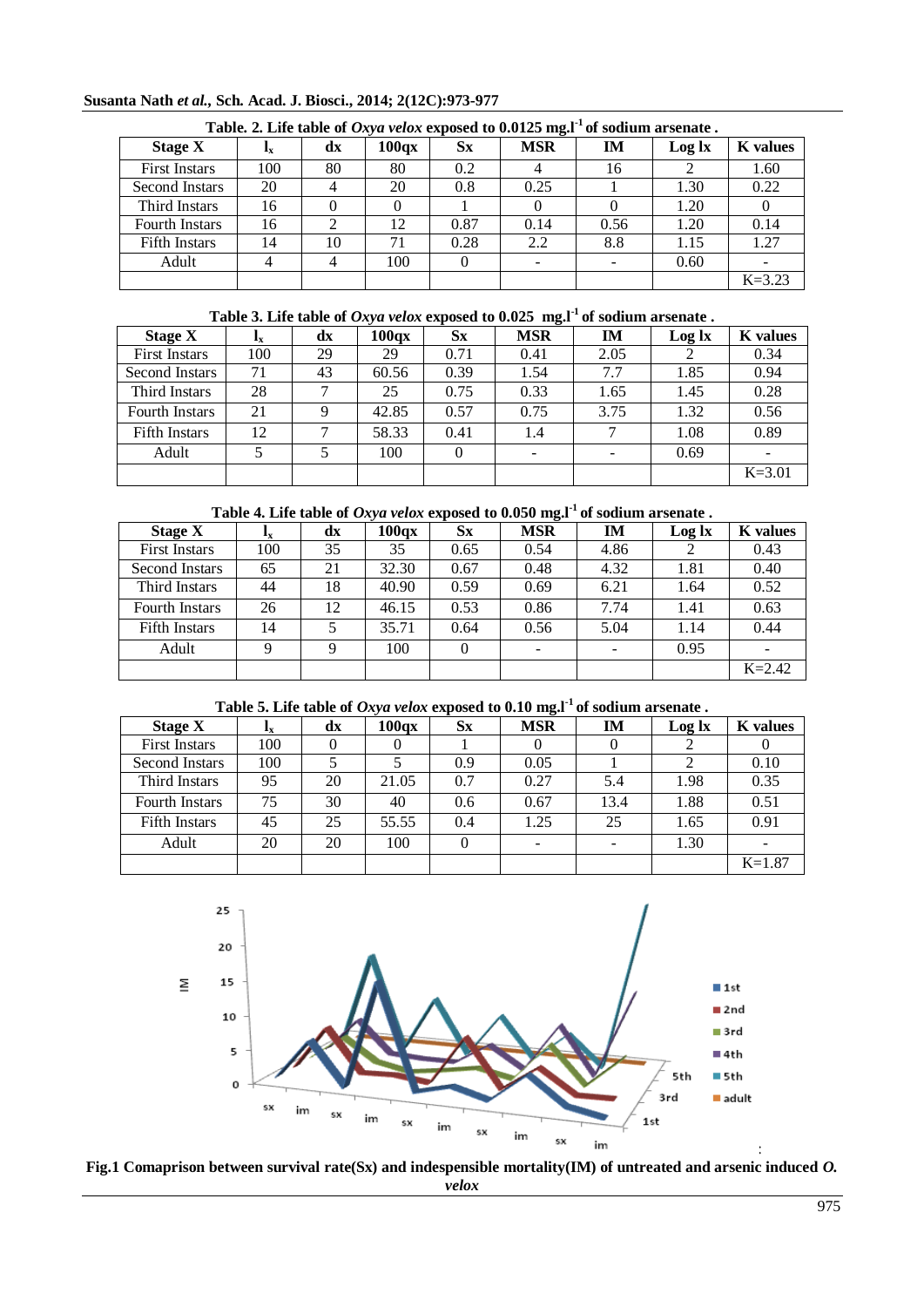## **ACKNOWLEGDEMENT**

Authors are thankful to University Grants Commission, New Delhi for providing financial support as Major Research Project to Dr. Susanta Nath for this work.

## **REFERENCES**

- 1. De M; Arsenic- India'shealth crisis attracting global attention. Current Science, 2005; 88(5):683-684.
- 2. Lindsay DM and Sanders JG; Arsenic uptake and transfer in a simplified estuarine food chain. Environmental Toxicology and Chemistry**,**1990;9:391-395.
- 3. Sander JG and Riedel GF; Control of trace element toxicity by phytoplankton. In J.A.Saunders, L.Kosak-Channing and E.E. Conn.eds., Phytochemical Effects of Environmental Compounds .Plenum Press, New York, 1987 ; 131-149
- 4. Macek KJ, Petrocelli SR, and Sleight BH; Considerations in assessing the potential for, and significance of, biomagnifications of chemical residues in aquatic food chains. In L.L. Marketing and R.A. Kimerle, eds., Aquatic toxicology*.*STP 667. American Society for Testing and Materials , Philadelphia, PA, 1979; 251-268
- 5. Fowler SW and Unlu MY; Factors affecting bioaccumulation and elimination of arsenic in the shrimp *Lysmata seticaudata.*  Chemosphere, 1978; **7:**711-720
- 6. Templeton DM, Ariese F, Cornelis R, Danielsson L-G, Muntau H, Van Leeuwen HP, and Lobinski R; Guidelines for terms related to chemical speciation and fractionation of elements. Definitions, structural aspects, and methodological approaches(IUPAC Recommendations 2000). Pure Appl Chem. 2000;72:1453-1470
- 7. Humtosoe N, Davoodi R, Kulkarni BG and Chavan B; Effect of arsenic on the enzymes of the Rohu carp, *Labeo rohita (*Hamilton,1822). The Raffles Bulletin of Zoology, 2007;14:17- 19.
- 8. Nath S, Bose S and Roy B; Effect of arsenic on protein of a short horned grasshopper, *Oxya velox* (Fabricious, 1787), 2013; 11(1-2): 59-61.
- 9. Devkota B, and Schmidt GH; Accumulation of heavy metals in food plants and grasshoppers from the Taigetos Mountains, Geece*.* Agriculture Ecosystem and Environment*,* 2000; 78:85-91.
- 10. Nath S, Rai A, Gurung K, Das M, Pradhan N ,Burman S and Haldar P; Comparison of heavy metals level in grasses and grasshoppers from Darjeeling hills. Journal of Hill Research*,* 2008; 21(2): 67-69.
- 11. Odum EP. and Barrett GW; Fundamental of Ecology. Fifth edn. Thomson Books/Cole, USA, 2005; 229.
- *12.* Nath S and Rai A; Study of life table of *Ceracris nigricornis laeta* (Orthoptera: Acrididae) in laboratory conditions. Romanian Journal of Biology, 2010;55: 159-165*.*
- 13. Schmidt GH, Ibrahim NMM; Heavy metal content (Hg+, Cd+, Pb+) in various body parts: Its impact on Cholinesterase activity and binding glycoprotein in grasshopper *Aiolopus thalassinus* adults. Ecotoxicology & Environmental Safety, 1994; 29: 148-164.
- 14. Ricklefs RE, Miller GL; Ecology*.* 4th Edn. W. H. Freeman And Company, New York, 1999;292-293.
- 15. Aziz MA, Ayesha I and Hanif M; Life table studies of Trilocha *virescence* (Bombycidae: Lepidoptera) on *Ficus nitida.* Asian Journal of Agriculture and Biology, 2013; 1(1):2-7.
- 16. Tripathi PR, Srivastava V. and Singh A; Toxic effects of dimenthoate(organophosphate) on metabolism and enzyme system of freshwater fish *Channa punctatus*. Asian Fisheries Science, 2003;16:349-359.
- 17. Malakar C, Ganguly A and Haldar P; Influence of cadmium on growth survival and clutch size of a common Indian short horned grasshopper *Oxya fuscovittata*. American-Eurasian Journal of Toxicologic Sciences, 2009; 1(1): 32-36.
- 18. Lapointe SL, Weathersbee AA, Doostdar H and Mayer RT; Effect of dietary copper on larval development of *Diaprepes abbreviates* (Coleoptera: Curculionidae). Florida Entomologist, 2004; 87(1):25-29.
- 19. Devkota B and Schmidt GH; Effect of heavy metals  $(Hg^{2+}, Cd^{2+}, Pb^{2+})$  during the embryonic development of Acridid Grasshoppers (insect, caelifera). Archives of Environmental Contamination and Toxicology, 1999. 36:405- 414.
- 20. Anke M, Groppel B, Grun M, Henning A and Meissner, D; The influence of arsenic deficiency on growth reproductiveness, life expectancy and health of goats. In : Spurenelement Symposium, 1980; 25-32.
- 21. Roberts RD, Johnson MS, Firth JNM; Predator prey relationships in the food chain transfer of heavy metals. In: Hemphill, D.D.(Ed.), Trace Substances in Environmental Health-XIII University of Missouri, Columbia. 1979; 104.
- 22. Jamil K. and Husain S; Biotransfer of metals to the insect *Neochetina eichhornae* via aquatic plants*.* Archives of Environmental Contamination and Toxicology, 1992; 22(4): 459-463.